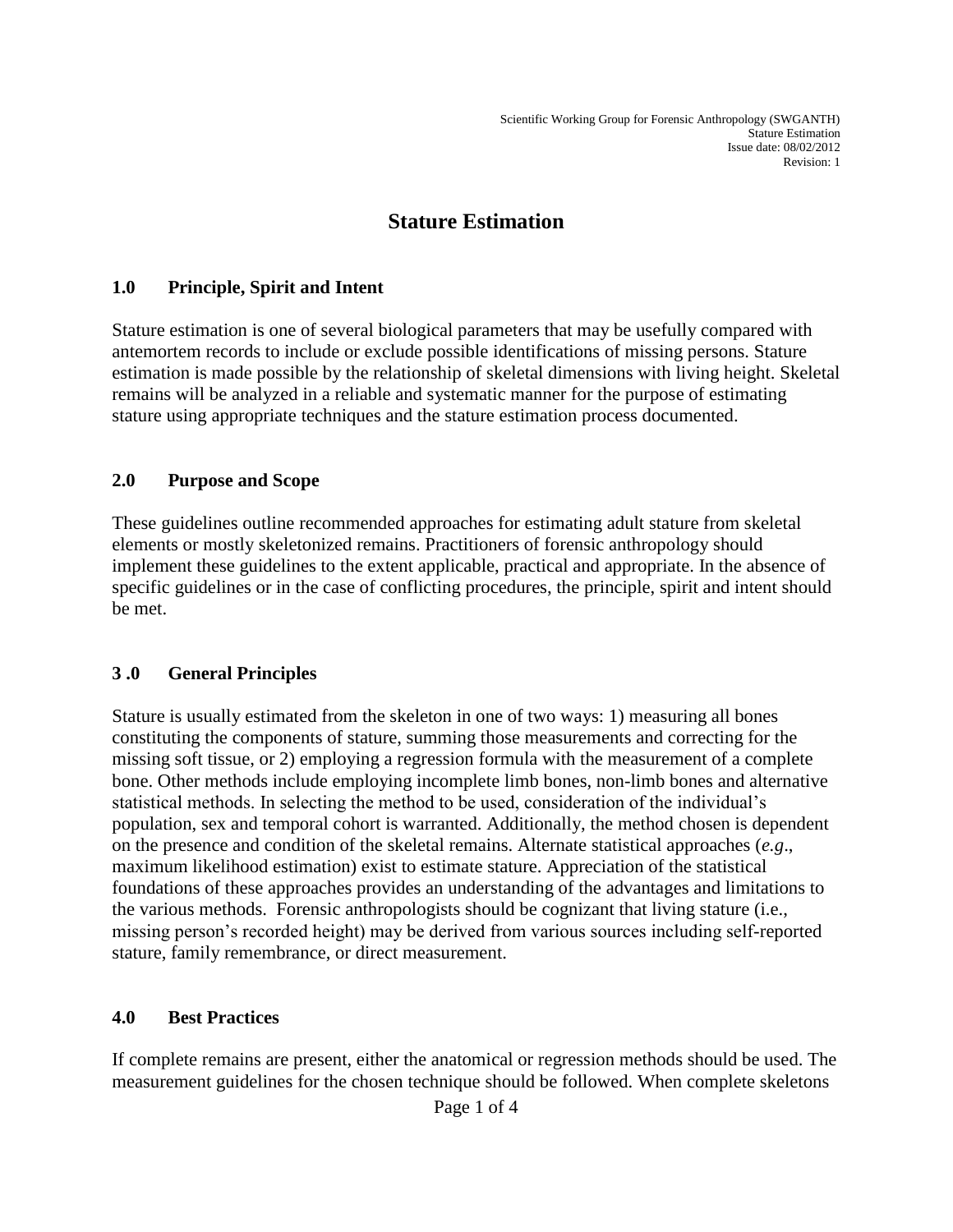or whole limb bones are not available or external factors require altering best practices, other means of estimating stature may be employed including the use of fragmentary limb bones and non-limb bones. The precision and accuracy of these alternative methods may be less than those approaches presented in the previous section. Additional adjustments to all methods should also be considered where appropriate.

4.1 Anatomical Method (Also known as Complete Skeleton Method)

The anatomical method should provide the most accurate estimate of an individual's living height. Use of the anatomical method is acceptable when skeletal elements constituting stature are available and minimally damaged. Its use is recommended when the ancestry and sex of the individual cannot be estimated, there are an anomalous number of vertebrae or the individual's limb bones appear to be atypical in length.

4.2 Complete Limb Bones (Also known as the Mathematical Method or Regression Approach)

This approach requires measuring a limb bone length or bone lengths, selecting the most appropriate regression formula by sex and ancestry, inserting the measurement into the formula, and calculating the estimated stature.

Instruments and measurements appropriate for the method are employed. For most standards, the limb bone measurements are usually maximum lengths. In addition to formulae for individual limb bones, there are also regression formulae for multiple bones. In stature estimation using multiple bones, lengths of two or more bones are added and that sum employed in the formula. A variety of formulae are available by sex for a number of populations. For accurate stature estimation, formulae from the most similar population, the same sex and temporal cohort should be selected. In addition, the type of stature (e.g., self-reported vs. direct measurement) to be estimated should be considered for identification comparisons.

After controlling for sex, ancestry and temporal cohort, the best formula is the one with the smallest prediction interval. The formula with the smallest standard error usually employs an element of the lower limb or combined elements including the lower limb bones. Whatever the element or elements—lower limb bones or not—the formula with the smallest prediction interval should be the most accurate and precise, and should be employed in the stature estimation.

A prediction interval should be reported with the estimated stature. To accommodate the range of variation, the 90 percent or 95 percent prediction intervals are generally employed.

# 4.3 Fragmentary Limb Bones

Fragmentary limb bones may be used in regression formulae to estimate stature. Some of these methods require estimating bone length and then estimating stature based on the estimated bone length, thus compounding the error present in the estimation. Other techniques employing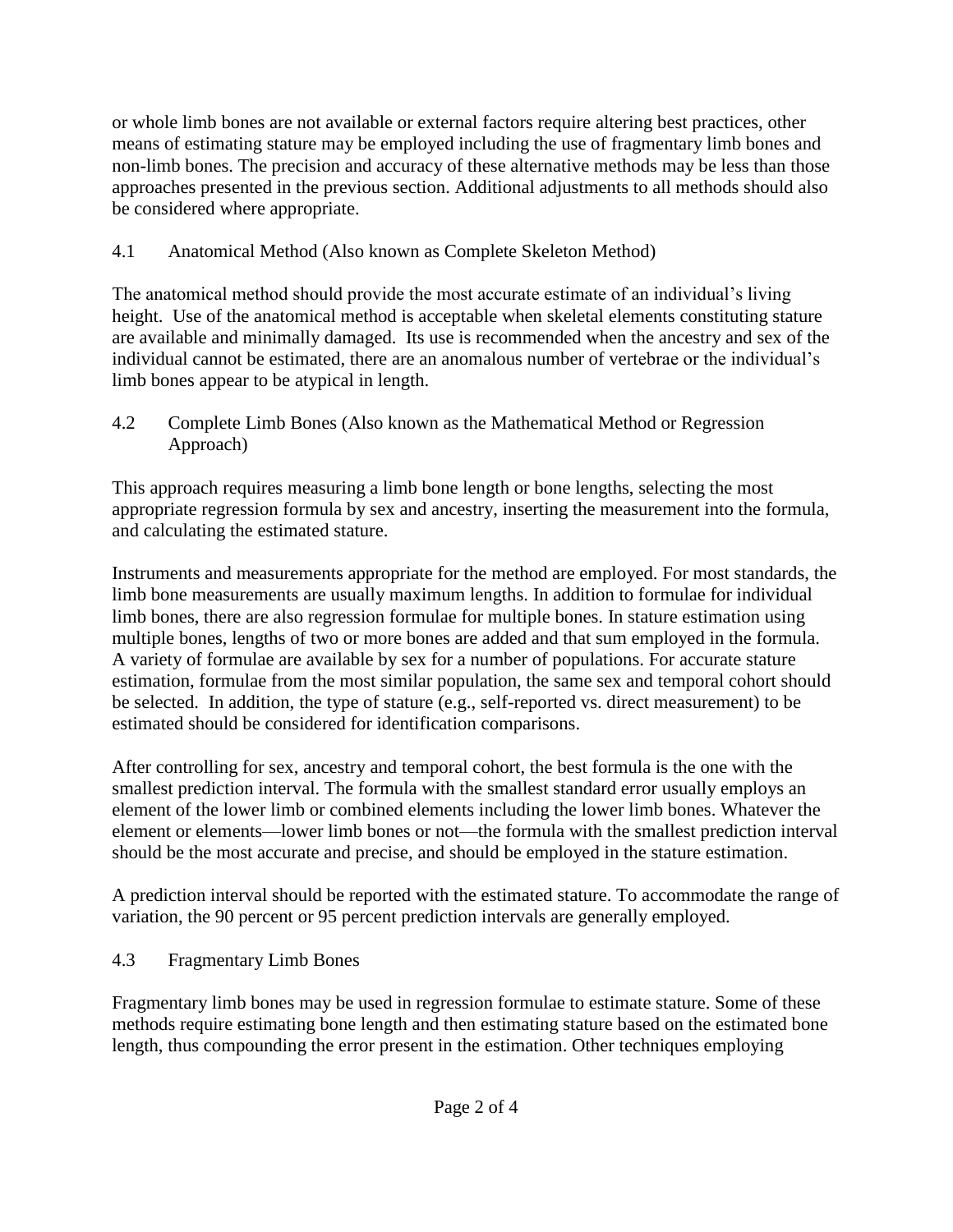fragmentary remains estimate stature directly from the fragment, without requiring the second step of the previous method.

### 4.4 Non-Limb Bones

Non-limb bones (e.g., skulls, innominates, and bones of the hands or feet) may also be used to estimate stature, and in combinations with limb bones may be as accurate as other approaches.

### 4.5 Considerations and Adjustments

In addition to the variation inherent in the above methods, various other factors and adjustments should be considered when estimating stature, including:

Stature decreases with advancing adult age. The anatomical method will provide the most accurate estimate of true height at the time of death. Regression methods estimate a maximum living height and may not include stature reduction associated with advancing adult age. If regression methods are reported then it should be with the understanding that they may provide an overestimation of the actual height at death. While age correction methods exist to account for stature loss with age, their application is problematic.

Some stature estimation techniques are based on samples using cadaver length, not living stature. Depending on the manner the cadaver was measured and adjustments in the techniques to approximate living stature, the stature estimation may be inaccurate.

When using regression methods, some individuals may fall outside the typical stature interval for the population (*e.g.*, particularly short and tall persons), and the estimation of their statures may be less accurate than those with more typical statures.

Pathological conditions may adversely affect stature estimation.

When standards are not available for a target population, caution should be used when estimating stature.

Estimating stature of subadults should be done with caution. The paucity of research related to estimating statures of subadults makes these estimations suspect.

# **5.0 Unacceptable Practices**

The following practices are considered unacceptable and should be avoided when estimating stature:

The use of Trotter's formulae using tibia measurements without making proper adjustments. Trotter's tibia measurement apparently excluded the medial malleolus